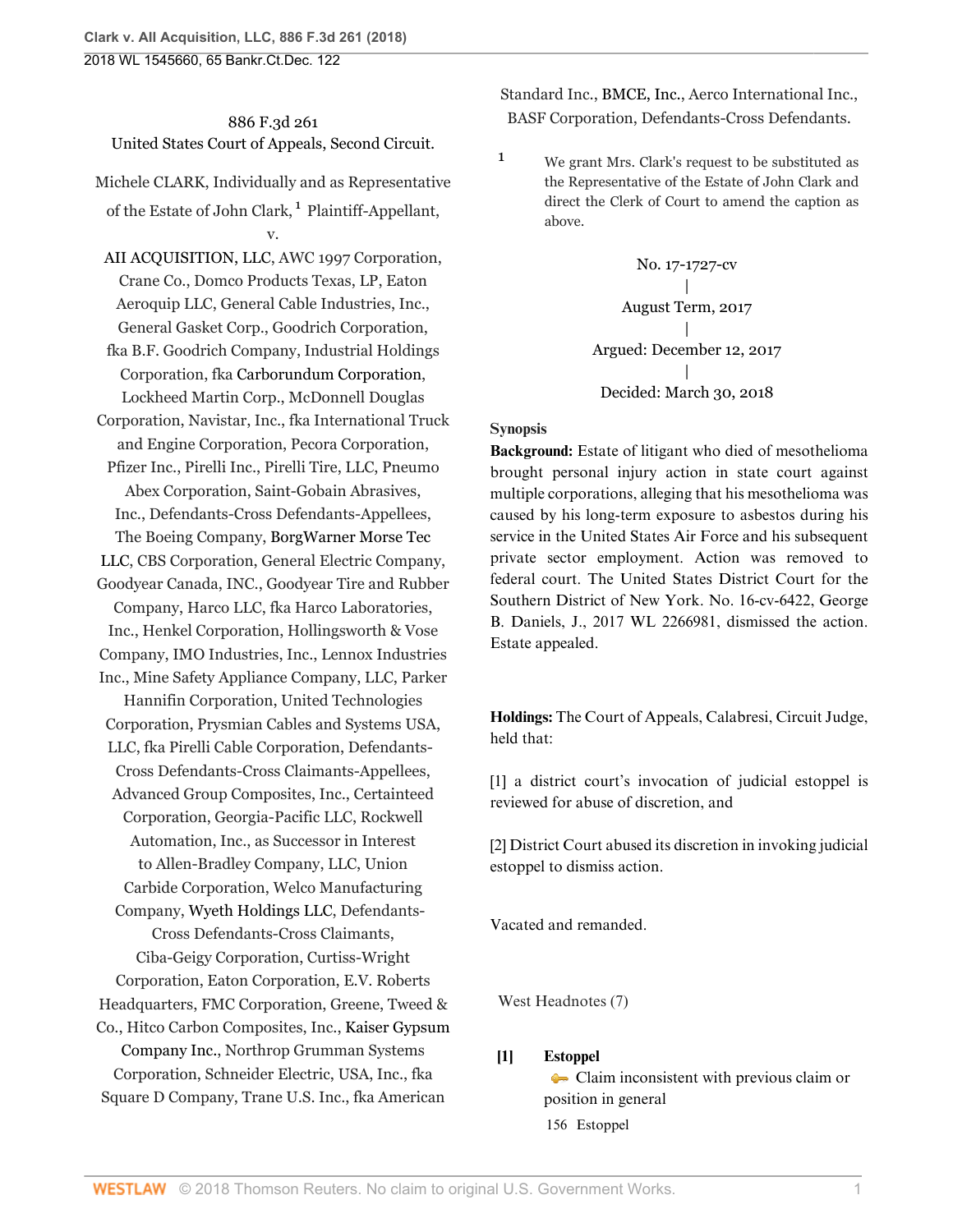[156III](http://www.westlaw.com/Browse/Home/KeyNumber/156III/View.html?docGuid=I12251010343511e884b4b523d54ea998&originationContext=document&vr=3.0&rs=cblt1.0&transitionType=DocumentItem&contextData=(sc.UserEnteredCitation)) Equitable Estoppel [156III\(B\)](http://www.westlaw.com/Browse/Home/KeyNumber/156III(B)/View.html?docGuid=I12251010343511e884b4b523d54ea998&originationContext=document&vr=3.0&rs=cblt1.0&transitionType=DocumentItem&contextData=(sc.UserEnteredCitation)) Grounds of Estoppel [156k68](http://www.westlaw.com/Browse/Home/KeyNumber/156k68/View.html?docGuid=I12251010343511e884b4b523d54ea998&originationContext=document&vr=3.0&rs=cblt1.0&transitionType=DocumentItem&contextData=(sc.UserEnteredCitation)) Claim or Position in Judicial Proceedings [156k68\(2\)](http://www.westlaw.com/Browse/Home/KeyNumber/156k68(2)/View.html?docGuid=I12251010343511e884b4b523d54ea998&originationContext=document&vr=3.0&rs=cblt1.0&transitionType=DocumentItem&contextData=(sc.UserEnteredCitation)) Claim inconsistent with previous claim or position in general The equitable doctrine of "judicial estoppel" prevents a party from asserting a factual position in one legal proceeding that is contrary to a position that it successfully advanced in another proceeding.

[Cases that cite this headnote](http://www.westlaw.com/Link/RelatedInformation/DocHeadnoteLink?docGuid=I12251010343511e884b4b523d54ea998&headnoteId=204419036600120180419102110&originationContext=document&vr=3.0&rs=cblt1.0&transitionType=CitingReferences&contextData=(sc.UserEnteredCitation))

#### <span id="page-1-1"></span>**[\[2\]](#page-4-0) [Federal Courts](http://www.westlaw.com/Browse/Home/KeyNumber/170B/View.html?docGuid=I12251010343511e884b4b523d54ea998&originationContext=document&vr=3.0&rs=cblt1.0&transitionType=DocumentItem&contextData=(sc.UserEnteredCitation))**

[Estoppel and waiver](http://www.westlaw.com/Browse/Home/KeyNumber/170Bk3589/View.html?docGuid=I12251010343511e884b4b523d54ea998&originationContext=document&vr=3.0&rs=cblt1.0&transitionType=DocumentItem&contextData=(sc.UserEnteredCitation))

[170B](http://www.westlaw.com/Browse/Home/KeyNumber/170B/View.html?docGuid=I12251010343511e884b4b523d54ea998&originationContext=document&vr=3.0&rs=cblt1.0&transitionType=DocumentItem&contextData=(sc.UserEnteredCitation)) Federal Courts [170BXVII](http://www.westlaw.com/Browse/Home/KeyNumber/170BXVII/View.html?docGuid=I12251010343511e884b4b523d54ea998&originationContext=document&vr=3.0&rs=cblt1.0&transitionType=DocumentItem&contextData=(sc.UserEnteredCitation)) Courts of Appeals [170BXVII\(K\)](http://www.westlaw.com/Browse/Home/KeyNumber/170BXVII(K)/View.html?docGuid=I12251010343511e884b4b523d54ea998&originationContext=document&vr=3.0&rs=cblt1.0&transitionType=DocumentItem&contextData=(sc.UserEnteredCitation)) Scope and Extent of Review [170BXVII\(K\)2](http://www.westlaw.com/Browse/Home/KeyNumber/170BXVII(K)2/View.html?docGuid=I12251010343511e884b4b523d54ea998&originationContext=document&vr=3.0&rs=cblt1.0&transitionType=DocumentItem&contextData=(sc.UserEnteredCitation)) Standard of Review [170Bk3576](http://www.westlaw.com/Browse/Home/KeyNumber/170Bk3576/View.html?docGuid=I12251010343511e884b4b523d54ea998&originationContext=document&vr=3.0&rs=cblt1.0&transitionType=DocumentItem&contextData=(sc.UserEnteredCitation)) Procedural Matters [170Bk3589](http://www.westlaw.com/Browse/Home/KeyNumber/170Bk3589/View.html?docGuid=I12251010343511e884b4b523d54ea998&originationContext=document&vr=3.0&rs=cblt1.0&transitionType=DocumentItem&contextData=(sc.UserEnteredCitation)) Estoppel and waiver A district court's invocation of judicial estoppel is reviewed for abuse of discretion.

[Cases that cite this headnote](http://www.westlaw.com/Link/RelatedInformation/DocHeadnoteLink?docGuid=I12251010343511e884b4b523d54ea998&headnoteId=204419036600220180419102110&originationContext=document&vr=3.0&rs=cblt1.0&transitionType=CitingReferences&contextData=(sc.UserEnteredCitation))

### <span id="page-1-2"></span>**[\[3\]](#page-4-1) [Estoppel](http://www.westlaw.com/Browse/Home/KeyNumber/156/View.html?docGuid=I12251010343511e884b4b523d54ea998&originationContext=document&vr=3.0&rs=cblt1.0&transitionType=DocumentItem&contextData=(sc.UserEnteredCitation))**

[Claim inconsistent with previous claim or](http://www.westlaw.com/Browse/Home/KeyNumber/156k68(2)/View.html?docGuid=I12251010343511e884b4b523d54ea998&originationContext=document&vr=3.0&rs=cblt1.0&transitionType=DocumentItem&contextData=(sc.UserEnteredCitation)) [position in general](http://www.westlaw.com/Browse/Home/KeyNumber/156k68(2)/View.html?docGuid=I12251010343511e884b4b523d54ea998&originationContext=document&vr=3.0&rs=cblt1.0&transitionType=DocumentItem&contextData=(sc.UserEnteredCitation)) [156](http://www.westlaw.com/Browse/Home/KeyNumber/156/View.html?docGuid=I12251010343511e884b4b523d54ea998&originationContext=document&vr=3.0&rs=cblt1.0&transitionType=DocumentItem&contextData=(sc.UserEnteredCitation)) Estoppel [156III](http://www.westlaw.com/Browse/Home/KeyNumber/156III/View.html?docGuid=I12251010343511e884b4b523d54ea998&originationContext=document&vr=3.0&rs=cblt1.0&transitionType=DocumentItem&contextData=(sc.UserEnteredCitation)) Equitable Estoppel [156III\(B\)](http://www.westlaw.com/Browse/Home/KeyNumber/156III(B)/View.html?docGuid=I12251010343511e884b4b523d54ea998&originationContext=document&vr=3.0&rs=cblt1.0&transitionType=DocumentItem&contextData=(sc.UserEnteredCitation)) Grounds of Estoppel [156k68](http://www.westlaw.com/Browse/Home/KeyNumber/156k68/View.html?docGuid=I12251010343511e884b4b523d54ea998&originationContext=document&vr=3.0&rs=cblt1.0&transitionType=DocumentItem&contextData=(sc.UserEnteredCitation)) Claim or Position in Judicial

Proceedings

[156k68\(2\)](http://www.westlaw.com/Browse/Home/KeyNumber/156k68(2)/View.html?docGuid=I12251010343511e884b4b523d54ea998&originationContext=document&vr=3.0&rs=cblt1.0&transitionType=DocumentItem&contextData=(sc.UserEnteredCitation)) Claim inconsistent with previous claim or position in general

While the doctrine of judicial estoppel functions generally to bar litigants from taking inconsistent positions in successive suits, the exact criteria for invoking judicial estoppel will vary based on specific factual contexts.

[Cases that cite this headnote](http://www.westlaw.com/Link/RelatedInformation/DocHeadnoteLink?docGuid=I12251010343511e884b4b523d54ea998&headnoteId=204419036600320180419102110&originationContext=document&vr=3.0&rs=cblt1.0&transitionType=CitingReferences&contextData=(sc.UserEnteredCitation))

#### <span id="page-1-3"></span>**[\[4\]](#page-4-2) [Estoppel](http://www.westlaw.com/Browse/Home/KeyNumber/156/View.html?docGuid=I12251010343511e884b4b523d54ea998&originationContext=document&vr=3.0&rs=cblt1.0&transitionType=DocumentItem&contextData=(sc.UserEnteredCitation))**

[Claim inconsistent with previous claim or](http://www.westlaw.com/Browse/Home/KeyNumber/156k68(2)/View.html?docGuid=I12251010343511e884b4b523d54ea998&originationContext=document&vr=3.0&rs=cblt1.0&transitionType=DocumentItem&contextData=(sc.UserEnteredCitation)) [position in general](http://www.westlaw.com/Browse/Home/KeyNumber/156k68(2)/View.html?docGuid=I12251010343511e884b4b523d54ea998&originationContext=document&vr=3.0&rs=cblt1.0&transitionType=DocumentItem&contextData=(sc.UserEnteredCitation))

[156](http://www.westlaw.com/Browse/Home/KeyNumber/156/View.html?docGuid=I12251010343511e884b4b523d54ea998&originationContext=document&vr=3.0&rs=cblt1.0&transitionType=DocumentItem&contextData=(sc.UserEnteredCitation)) Estoppel

[156III](http://www.westlaw.com/Browse/Home/KeyNumber/156III/View.html?docGuid=I12251010343511e884b4b523d54ea998&originationContext=document&vr=3.0&rs=cblt1.0&transitionType=DocumentItem&contextData=(sc.UserEnteredCitation)) Equitable Estoppel [156III\(B\)](http://www.westlaw.com/Browse/Home/KeyNumber/156III(B)/View.html?docGuid=I12251010343511e884b4b523d54ea998&originationContext=document&vr=3.0&rs=cblt1.0&transitionType=DocumentItem&contextData=(sc.UserEnteredCitation)) Grounds of Estoppel [156k68](http://www.westlaw.com/Browse/Home/KeyNumber/156k68/View.html?docGuid=I12251010343511e884b4b523d54ea998&originationContext=document&vr=3.0&rs=cblt1.0&transitionType=DocumentItem&contextData=(sc.UserEnteredCitation)) Claim or Position in Judicial Proceedings [156k68\(2\)](http://www.westlaw.com/Browse/Home/KeyNumber/156k68(2)/View.html?docGuid=I12251010343511e884b4b523d54ea998&originationContext=document&vr=3.0&rs=cblt1.0&transitionType=DocumentItem&contextData=(sc.UserEnteredCitation)) Claim inconsistent with previous claim or position in general The district court is the judicial actor better positioned to determine whether the criteria for invoking judicial estoppel have been met within the particular factual context of a given case, as well as whether a lesser sanction would suffice to address a litigant's lack of candor.

[Cases that cite this headnote](http://www.westlaw.com/Link/RelatedInformation/DocHeadnoteLink?docGuid=I12251010343511e884b4b523d54ea998&headnoteId=204419036600420180419102110&originationContext=document&vr=3.0&rs=cblt1.0&transitionType=CitingReferences&contextData=(sc.UserEnteredCitation))

#### <span id="page-1-4"></span>**[\[5\]](#page-5-0) [Federal Courts](http://www.westlaw.com/Browse/Home/KeyNumber/170B/View.html?docGuid=I12251010343511e884b4b523d54ea998&originationContext=document&vr=3.0&rs=cblt1.0&transitionType=DocumentItem&contextData=(sc.UserEnteredCitation))**

[Estoppel and waiver](http://www.westlaw.com/Browse/Home/KeyNumber/170Bk3589/View.html?docGuid=I12251010343511e884b4b523d54ea998&originationContext=document&vr=3.0&rs=cblt1.0&transitionType=DocumentItem&contextData=(sc.UserEnteredCitation)) [170B](http://www.westlaw.com/Browse/Home/KeyNumber/170B/View.html?docGuid=I12251010343511e884b4b523d54ea998&originationContext=document&vr=3.0&rs=cblt1.0&transitionType=DocumentItem&contextData=(sc.UserEnteredCitation)) Federal Courts [170BXVII](http://www.westlaw.com/Browse/Home/KeyNumber/170BXVII/View.html?docGuid=I12251010343511e884b4b523d54ea998&originationContext=document&vr=3.0&rs=cblt1.0&transitionType=DocumentItem&contextData=(sc.UserEnteredCitation)) Courts of Appeals [170BXVII\(K\)](http://www.westlaw.com/Browse/Home/KeyNumber/170BXVII(K)/View.html?docGuid=I12251010343511e884b4b523d54ea998&originationContext=document&vr=3.0&rs=cblt1.0&transitionType=DocumentItem&contextData=(sc.UserEnteredCitation)) Scope and Extent of Review [170BXVII\(K\)2](http://www.westlaw.com/Browse/Home/KeyNumber/170BXVII(K)2/View.html?docGuid=I12251010343511e884b4b523d54ea998&originationContext=document&vr=3.0&rs=cblt1.0&transitionType=DocumentItem&contextData=(sc.UserEnteredCitation)) Standard of Review [170Bk3576](http://www.westlaw.com/Browse/Home/KeyNumber/170Bk3576/View.html?docGuid=I12251010343511e884b4b523d54ea998&originationContext=document&vr=3.0&rs=cblt1.0&transitionType=DocumentItem&contextData=(sc.UserEnteredCitation)) Procedural Matters [170Bk3589](http://www.westlaw.com/Browse/Home/KeyNumber/170Bk3589/View.html?docGuid=I12251010343511e884b4b523d54ea998&originationContext=document&vr=3.0&rs=cblt1.0&transitionType=DocumentItem&contextData=(sc.UserEnteredCitation)) Estoppel and waiver The Court of Appeals will overturn a district court's decision to invoke judicial estoppel that, though not necessarily the product of a legal error or a clearly erroneous factual findings, cannot be located within the range of permissible decisions.

[Cases that cite this headnote](http://www.westlaw.com/Link/RelatedInformation/DocHeadnoteLink?docGuid=I12251010343511e884b4b523d54ea998&headnoteId=204419036600520180419102110&originationContext=document&vr=3.0&rs=cblt1.0&transitionType=CitingReferences&contextData=(sc.UserEnteredCitation))

### <span id="page-1-0"></span>**[\[6\]](#page-5-1) [Bankruptcy](http://www.westlaw.com/Browse/Home/KeyNumber/51/View.html?docGuid=I12251010343511e884b4b523d54ea998&originationContext=document&vr=3.0&rs=cblt1.0&transitionType=DocumentItem&contextData=(sc.UserEnteredCitation))**

• [In general; standing](http://www.westlaw.com/Browse/Home/KeyNumber/51k2154.1/View.html?docGuid=I12251010343511e884b4b523d54ea998&originationContext=document&vr=3.0&rs=cblt1.0&transitionType=DocumentItem&contextData=(sc.UserEnteredCitation))

### **[Estoppel](http://www.westlaw.com/Browse/Home/KeyNumber/156/View.html?docGuid=I12251010343511e884b4b523d54ea998&originationContext=document&vr=3.0&rs=cblt1.0&transitionType=DocumentItem&contextData=(sc.UserEnteredCitation))**

[Claim inconsistent with previous claim or](http://www.westlaw.com/Browse/Home/KeyNumber/156k68(2)/View.html?docGuid=I12251010343511e884b4b523d54ea998&originationContext=document&vr=3.0&rs=cblt1.0&transitionType=DocumentItem&contextData=(sc.UserEnteredCitation)) [position in general](http://www.westlaw.com/Browse/Home/KeyNumber/156k68(2)/View.html?docGuid=I12251010343511e884b4b523d54ea998&originationContext=document&vr=3.0&rs=cblt1.0&transitionType=DocumentItem&contextData=(sc.UserEnteredCitation))

[51](http://www.westlaw.com/Browse/Home/KeyNumber/51/View.html?docGuid=I12251010343511e884b4b523d54ea998&originationContext=document&vr=3.0&rs=cblt1.0&transitionType=DocumentItem&contextData=(sc.UserEnteredCitation)) Bankruptcy [51II](http://www.westlaw.com/Browse/Home/KeyNumber/51II/View.html?docGuid=I12251010343511e884b4b523d54ea998&originationContext=document&vr=3.0&rs=cblt1.0&transitionType=DocumentItem&contextData=(sc.UserEnteredCitation)) Courts; Proceedings in General [51II\(B\)](http://www.westlaw.com/Browse/Home/KeyNumber/51II(B)/View.html?docGuid=I12251010343511e884b4b523d54ea998&originationContext=document&vr=3.0&rs=cblt1.0&transitionType=DocumentItem&contextData=(sc.UserEnteredCitation)) Actions and Proceedings in General [51k2154](http://www.westlaw.com/Browse/Home/KeyNumber/51k2154/View.html?docGuid=I12251010343511e884b4b523d54ea998&originationContext=document&vr=3.0&rs=cblt1.0&transitionType=DocumentItem&contextData=(sc.UserEnteredCitation)) Rights of Action by or on Behalf of Trustee or Debtor [51k2154.1](http://www.westlaw.com/Browse/Home/KeyNumber/51k2154.1/View.html?docGuid=I12251010343511e884b4b523d54ea998&originationContext=document&vr=3.0&rs=cblt1.0&transitionType=DocumentItem&contextData=(sc.UserEnteredCitation)) In general; standing [156](http://www.westlaw.com/Browse/Home/KeyNumber/156/View.html?docGuid=I12251010343511e884b4b523d54ea998&originationContext=document&vr=3.0&rs=cblt1.0&transitionType=DocumentItem&contextData=(sc.UserEnteredCitation)) Estoppel [156III](http://www.westlaw.com/Browse/Home/KeyNumber/156III/View.html?docGuid=I12251010343511e884b4b523d54ea998&originationContext=document&vr=3.0&rs=cblt1.0&transitionType=DocumentItem&contextData=(sc.UserEnteredCitation)) Equitable Estoppel [156III\(B\)](http://www.westlaw.com/Browse/Home/KeyNumber/156III(B)/View.html?docGuid=I12251010343511e884b4b523d54ea998&originationContext=document&vr=3.0&rs=cblt1.0&transitionType=DocumentItem&contextData=(sc.UserEnteredCitation)) Grounds of Estoppel [156k68](http://www.westlaw.com/Browse/Home/KeyNumber/156k68/View.html?docGuid=I12251010343511e884b4b523d54ea998&originationContext=document&vr=3.0&rs=cblt1.0&transitionType=DocumentItem&contextData=(sc.UserEnteredCitation)) Claim or Position in Judicial Proceedings [156k68\(2\)](http://www.westlaw.com/Browse/Home/KeyNumber/156k68(2)/View.html?docGuid=I12251010343511e884b4b523d54ea998&originationContext=document&vr=3.0&rs=cblt1.0&transitionType=DocumentItem&contextData=(sc.UserEnteredCitation)) Claim inconsistent with previous claim or position in general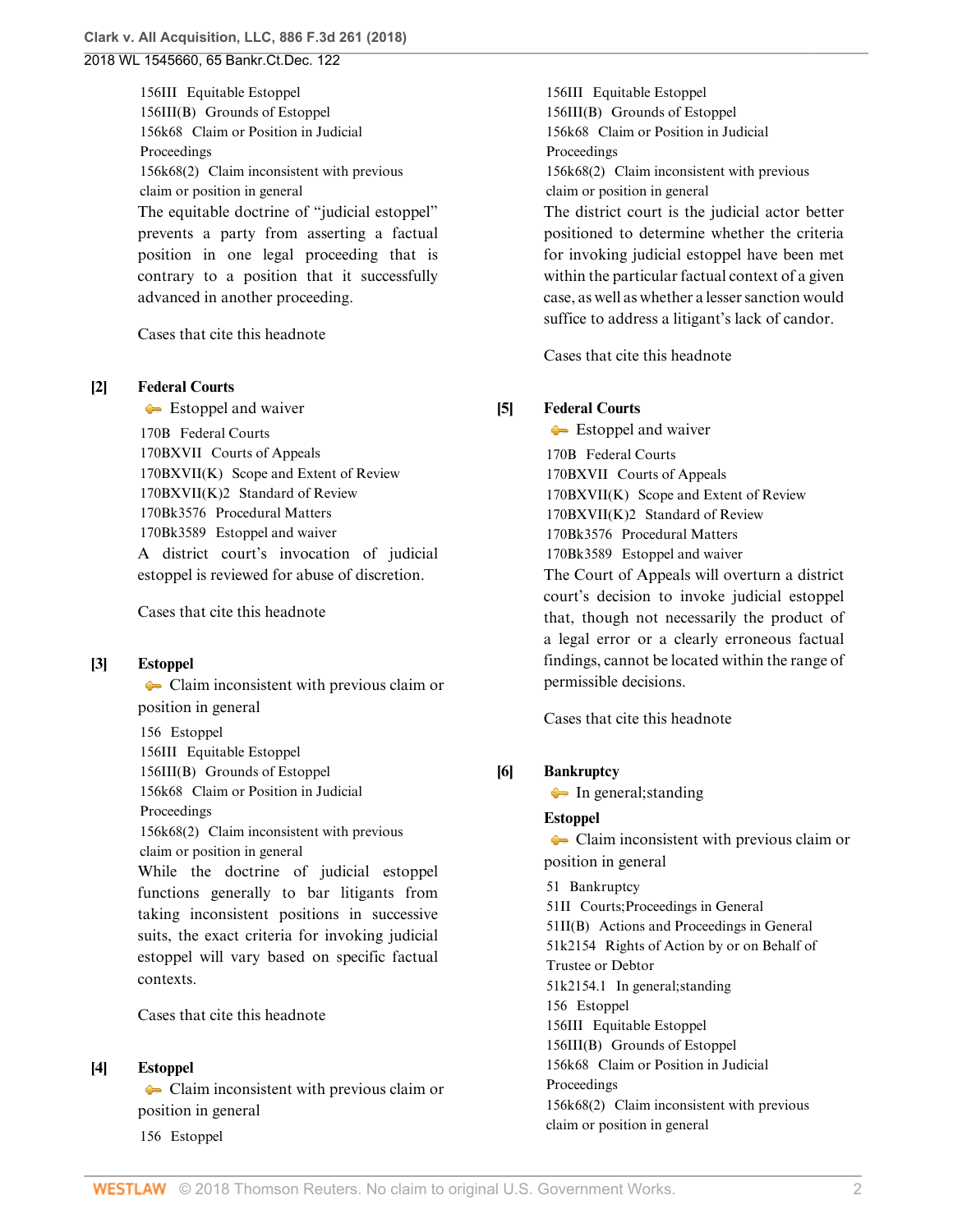# 2018 WL 1545660, 65 Bankr.Ct.Dec. 122

District Court abused its discretion in invoking judicial estoppel to dismiss personal injury action brought by estate of litigant who died of mesothelioma against multiple corporations, alleging that his mesothelioma was caused by his long-term exposure to asbestos during his service in United States Air Force and his subsequent private sector employment, based on litigant's failure to disclose his personal injury action as asset in his prior Chapter 13 bankruptcy case; failure of litigant to disclose action as asset had a de minimis effect on bankruptcy proceeding because Chapter 13 plan required litigant to repay creditors in full at standard interest rate, litigant was only weeks away from full repayment under plan at time he was diagnosed with mesothelioma, and there was no showing that litigant withheld his diagnosis from bankruptcy court in effort to game the bankruptcy system or that corporations named as defendants in personal injury action were otherwise prejudiced by litigant's nondisclosure in bankruptcy case.

[Cases that cite this headnote](http://www.westlaw.com/Link/RelatedInformation/DocHeadnoteLink?docGuid=I12251010343511e884b4b523d54ea998&headnoteId=204419036600620180419102110&originationContext=document&vr=3.0&rs=cblt1.0&transitionType=CitingReferences&contextData=(sc.UserEnteredCitation))

### <span id="page-2-2"></span>**[\[7\]](#page-5-2) [Estoppel](http://www.westlaw.com/Browse/Home/KeyNumber/156/View.html?docGuid=I12251010343511e884b4b523d54ea998&originationContext=document&vr=3.0&rs=cblt1.0&transitionType=DocumentItem&contextData=(sc.UserEnteredCitation))**

[Claim inconsistent with previous claim or](http://www.westlaw.com/Browse/Home/KeyNumber/156k68(2)/View.html?docGuid=I12251010343511e884b4b523d54ea998&originationContext=document&vr=3.0&rs=cblt1.0&transitionType=DocumentItem&contextData=(sc.UserEnteredCitation)) [position in general](http://www.westlaw.com/Browse/Home/KeyNumber/156k68(2)/View.html?docGuid=I12251010343511e884b4b523d54ea998&originationContext=document&vr=3.0&rs=cblt1.0&transitionType=DocumentItem&contextData=(sc.UserEnteredCitation))

[156](http://www.westlaw.com/Browse/Home/KeyNumber/156/View.html?docGuid=I12251010343511e884b4b523d54ea998&originationContext=document&vr=3.0&rs=cblt1.0&transitionType=DocumentItem&contextData=(sc.UserEnteredCitation)) Estoppel [156III](http://www.westlaw.com/Browse/Home/KeyNumber/156III/View.html?docGuid=I12251010343511e884b4b523d54ea998&originationContext=document&vr=3.0&rs=cblt1.0&transitionType=DocumentItem&contextData=(sc.UserEnteredCitation)) Equitable Estoppel [156III\(B\)](http://www.westlaw.com/Browse/Home/KeyNumber/156III(B)/View.html?docGuid=I12251010343511e884b4b523d54ea998&originationContext=document&vr=3.0&rs=cblt1.0&transitionType=DocumentItem&contextData=(sc.UserEnteredCitation)) Grounds of Estoppel [156k68](http://www.westlaw.com/Browse/Home/KeyNumber/156k68/View.html?docGuid=I12251010343511e884b4b523d54ea998&originationContext=document&vr=3.0&rs=cblt1.0&transitionType=DocumentItem&contextData=(sc.UserEnteredCitation)) Claim or Position in Judicial Proceedings [156k68\(2\)](http://www.westlaw.com/Browse/Home/KeyNumber/156k68(2)/View.html?docGuid=I12251010343511e884b4b523d54ea998&originationContext=document&vr=3.0&rs=cblt1.0&transitionType=DocumentItem&contextData=(sc.UserEnteredCitation)) Claim inconsistent with previous claim or position in general

That a litigant took a prior inconsistent position and convinced an earlier tribunal to adopt that position may be necessary conditions for judicial estoppel to be imposed, but they are not sufficient ones; before judicially estopping a litigant, a court must inquire into whether the particular factual circumstances of a case tip the balance of equities in favor of doing so.

### [Cases that cite this headnote](http://www.westlaw.com/Link/RelatedInformation/DocHeadnoteLink?docGuid=I12251010343511e884b4b523d54ea998&headnoteId=204419036600720180419102110&originationContext=document&vr=3.0&rs=cblt1.0&transitionType=CitingReferences&contextData=(sc.UserEnteredCitation))

Appeal from the United States District Court for the Southern District of New York, No. 16-cv-6422—George [B. Daniels](http://www.westlaw.com/Link/Document/FullText?findType=h&pubNum=176284&cite=0108313101&originatingDoc=I12251010343511e884b4b523d54ea998&refType=RQ&originationContext=document&vr=3.0&rs=cblt1.0&transitionType=DocumentItem&contextData=(sc.UserEnteredCitation)), *District Judge*.

#### **Attorneys and Law Firms**

[Alani Golanski](http://www.westlaw.com/Link/Document/FullText?findType=h&pubNum=176284&cite=0142311801&originatingDoc=I12251010343511e884b4b523d54ea998&refType=RQ&originationContext=document&vr=3.0&rs=cblt1.0&transitionType=DocumentItem&contextData=(sc.UserEnteredCitation)) [\(Robert E. Shuttlesworth,](http://www.westlaw.com/Link/Document/FullText?findType=h&pubNum=176284&cite=0273871001&originatingDoc=I12251010343511e884b4b523d54ea998&refType=RQ&originationContext=document&vr=3.0&rs=cblt1.0&transitionType=DocumentItem&contextData=(sc.UserEnteredCitation)) Shrader & Associates, LLP, Houston, TX, on the brief) [Alani](http://www.westlaw.com/Link/Document/FullText?findType=h&pubNum=176284&cite=0142311801&originatingDoc=I12251010343511e884b4b523d54ea998&refType=RQ&originationContext=document&vr=3.0&rs=cblt1.0&transitionType=DocumentItem&contextData=(sc.UserEnteredCitation)) [Golanski](http://www.westlaw.com/Link/Document/FullText?findType=h&pubNum=176284&cite=0142311801&originatingDoc=I12251010343511e884b4b523d54ea998&refType=RQ&originationContext=document&vr=3.0&rs=cblt1.0&transitionType=DocumentItem&contextData=(sc.UserEnteredCitation)), Esq., New York, NY, for Plaintiff-Appellant.

[Martin F. Gaynor III](http://www.westlaw.com/Link/Document/FullText?findType=h&pubNum=176284&cite=0171903801&originatingDoc=I12251010343511e884b4b523d54ea998&refType=RQ&originationContext=document&vr=3.0&rs=cblt1.0&transitionType=DocumentItem&contextData=(sc.UserEnteredCitation)) ([Brian D. Gross,](http://www.westlaw.com/Link/Document/FullText?findType=h&pubNum=176284&cite=0261126601&originatingDoc=I12251010343511e884b4b523d54ea998&refType=RQ&originationContext=document&vr=3.0&rs=cblt1.0&transitionType=DocumentItem&contextData=(sc.UserEnteredCitation)) [Matthew](http://www.westlaw.com/Link/Document/FullText?findType=h&pubNum=176284&cite=0484994701&originatingDoc=I12251010343511e884b4b523d54ea998&refType=RQ&originationContext=document&vr=3.0&rs=cblt1.0&transitionType=DocumentItem&contextData=(sc.UserEnteredCitation)) [T. Giardina, Jr.,](http://www.westlaw.com/Link/Document/FullText?findType=h&pubNum=176284&cite=0484994701&originatingDoc=I12251010343511e884b4b523d54ea998&refType=RQ&originationContext=document&vr=3.0&rs=cblt1.0&transitionType=DocumentItem&contextData=(sc.UserEnteredCitation)) Manion Gaynor & Manning LLP, Providence, RI, [Amaryah K. Bocchino,](http://www.westlaw.com/Link/Document/FullText?findType=h&pubNum=176284&cite=0413574801&originatingDoc=I12251010343511e884b4b523d54ea998&refType=RQ&originationContext=document&vr=3.0&rs=cblt1.0&transitionType=DocumentItem&contextData=(sc.UserEnteredCitation)) [Stephan D.](http://www.westlaw.com/Link/Document/FullText?findType=h&pubNum=176284&cite=0326819301&originatingDoc=I12251010343511e884b4b523d54ea998&refType=RQ&originationContext=document&vr=3.0&rs=cblt1.0&transitionType=DocumentItem&contextData=(sc.UserEnteredCitation)) [Dargitz,](http://www.westlaw.com/Link/Document/FullText?findType=h&pubNum=176284&cite=0326819301&originatingDoc=I12251010343511e884b4b523d54ea998&refType=RQ&originationContext=document&vr=3.0&rs=cblt1.0&transitionType=DocumentItem&contextData=(sc.UserEnteredCitation)) Manion Gaynor & Manning LLP, Wilmington, DE, on the brief), Manion Gaynor & Manning LLP, Boston, MA, for Defendant-Appellee The Boeing Company. [2](#page-2-0)

<span id="page-2-1"></span>[Bradley M. Wanner](http://www.westlaw.com/Link/Document/FullText?findType=h&pubNum=176284&cite=0493096399&originatingDoc=I12251010343511e884b4b523d54ea998&refType=RQ&originationContext=document&vr=3.0&rs=cblt1.0&transitionType=DocumentItem&contextData=(sc.UserEnteredCitation)) [\(Abbie Eliasberg Fuchs](http://www.westlaw.com/Link/Document/FullText?findType=h&pubNum=176284&cite=0327801101&originatingDoc=I12251010343511e884b4b523d54ea998&refType=RQ&originationContext=document&vr=3.0&rs=cblt1.0&transitionType=DocumentItem&contextData=(sc.UserEnteredCitation)), on the brief), Harris Beach, PLLC, New York, NY, for Defendant-Appellee Prysmian Communications Cables & Systems USA, LLC.

<span id="page-2-0"></span>

[2](#page-2-1) Boeing's brief was joined by United Technologies Corporation, AII Acquisition, LLC, Pecora Corporation, AWC 1997 Corporation, BorgWarner Morse Tec LLC, CBS Corporation, General Electric Company, Crane Co., Eaton Aeroquip LLC, General Cable Corporation, Goodrich Corporation, FKA B.F. Goodrich Company, The Goodyear Tire & Rubber Company, Goodyear Canada, Inc., Harco, LLC, i/s/h/a Harco Laboratories, Inc., Henkel Corporation, Lennox Industries Inc., Mine Safety Appliance Company, LLC, Lockheed Martin Corp., Navistar, Inc., FKA International Truck and Engine Corporation, and Pneumo Abex LLC.

Before: [Jacobs,](http://www.westlaw.com/Link/Document/FullText?findType=h&pubNum=176284&cite=0179982801&originatingDoc=I12251010343511e884b4b523d54ea998&refType=RQ&originationContext=document&vr=3.0&rs=cblt1.0&transitionType=DocumentItem&contextData=(sc.UserEnteredCitation)) [Calabresi](http://www.westlaw.com/Link/Document/FullText?findType=h&pubNum=176284&cite=0205251101&originatingDoc=I12251010343511e884b4b523d54ea998&refType=RQ&originationContext=document&vr=3.0&rs=cblt1.0&transitionType=DocumentItem&contextData=(sc.UserEnteredCitation)), and [Chin](http://www.westlaw.com/Link/Document/FullText?findType=h&pubNum=176284&cite=0108604601&originatingDoc=I12251010343511e884b4b523d54ea998&refType=RQ&originationContext=document&vr=3.0&rs=cblt1.0&transitionType=DocumentItem&contextData=(sc.UserEnteredCitation)), Circuit Judges.

### **Opinion**

[Calabresi](http://www.westlaw.com/Link/Document/FullText?findType=h&pubNum=176284&cite=0205251101&originatingDoc=I12251010343511e884b4b523d54ea998&refType=RQ&originationContext=document&vr=3.0&rs=cblt1.0&transitionType=DocumentItem&contextData=(sc.UserEnteredCitation)), Circuit Judge:

**\*\*1 \*263** In 2015, John Edward Clark was diagnosed with [mesothelioma,](http://www.westlaw.com/Link/Document/FullText?entityType=disease&entityId=Ica87e4fe475411db9765f9243f53508a&originationContext=document&transitionType=DocumentItem&contextData=(sc.Default)&vr=3.0&rs=cblt1.0) a [cancer](http://www.westlaw.com/Link/Document/FullText?entityType=disease&entityId=Iaf34f5c3475411db9765f9243f53508a&originationContext=document&transitionType=DocumentItem&contextData=(sc.Default)&vr=3.0&rs=cblt1.0) caused by the inhalation of asbestos fibers. At that time, Mr. Clark was nearing completion of a Chapter 13 bankruptcy plan that he and his wife, Michele, had entered into in 2010. Although the Clarks fulfilled their last remaining obligations under the plan within a matter of weeks, their bankruptcy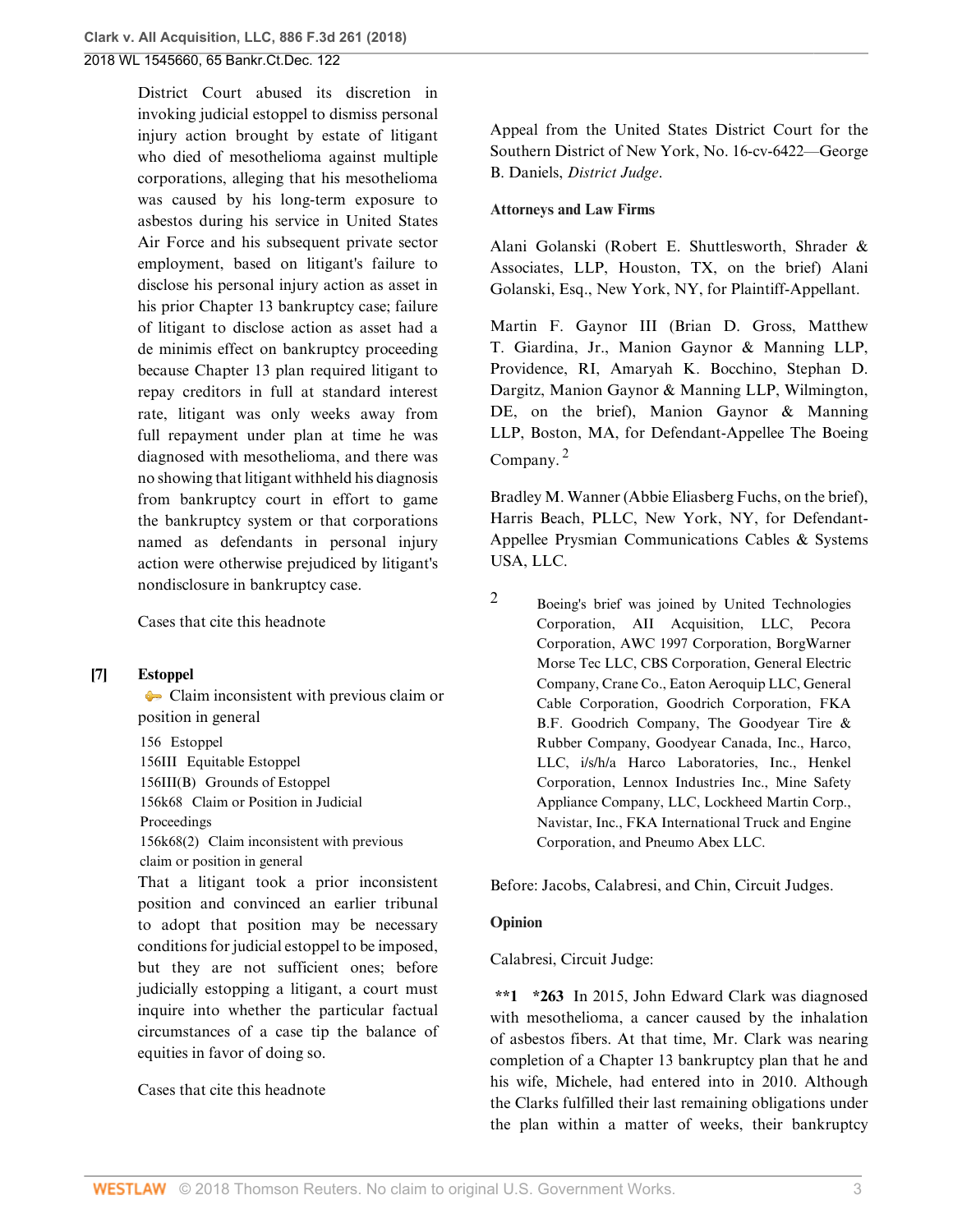proceeding remained formally open for another full year before finally coming to a close on August 5, 2016. One week prior to their discharge from that proceeding, the Clarks initiated the present suit: a personal injury action against The Boeing Company and a host of other corporations they believed had exposed Mr. Clark to asbestos.

Boeing soon thereafter moved to dismiss the Clarks' personal injury suit on grounds of judicial estoppel. According to Boeing, the couple's failure to disclose Mr. Clark's diagnosis during bankruptcy bars them from pursuing personal injury claims related to that diagnosis now. The district court agreed, granting Boeing's motion and dismissing the Clarks' claims with prejudice.

Mr. Clark died during the pendency of the couple's appeal to this court. But we grant to Mrs. Clark what relief we can: the April 28, 2017 judgment of the district court granting Boeing's motion to dismiss is **VACATED,** and the case **REMANDED** for further proceedings.

## <span id="page-3-3"></span>**I.**

By early 2010, the Clarks found themselves more than \$100,000 in debt.<sup>[3](#page-3-1)</sup> Seeking to regain their financial footing, the couple filed for Chapter 13 bankruptcy in the United States Bankruptcy Court for the District of Connecticut. Under the Clarks' proposed bankruptcy plan ("the Plan"), the couple agreed to repay their **\*264** creditors in full, with interest at the federal judgment rate, over five years through monthly payroll deductions. [4](#page-3-2) *See* [28 U.S.C. § 1961.](http://www.westlaw.com/Link/Document/FullText?findType=L&pubNum=1000546&cite=28USCAS1961&originatingDoc=I12251010343511e884b4b523d54ea998&refType=LQ&originationContext=document&vr=3.0&rs=cblt1.0&transitionType=DocumentItem&contextData=(sc.UserEnteredCitation)) If all conditions were met, the Clarks would emerge from bankruptcy at the end of that period debt free. Following a confirmation hearing held in July 2010, the bankruptcy court set the Plan in motion.

- <span id="page-3-1"></span>[3](#page-3-3) Because this case comes to us on an appeal of a motion to dismiss, "the following facts drawn from plaintiffs' complaint are presumed true, and are presented in the light most favorable to plaintiffs." *[Am. Trucking Ass'n, Inc. v. N.Y. State Thruway Auth.](http://www.westlaw.com/Link/Document/FullText?findType=Y&serNum=2036814679&pubNum=0000506&originatingDoc=I12251010343511e884b4b523d54ea998&refType=RP&fi=co_pp_sp_506_354&originationContext=document&vr=3.0&rs=cblt1.0&transitionType=DocumentItem&contextData=(sc.UserEnteredCitation)#co_pp_sp_506_354)*, [795 F.3d 351, 354 \(2d Cir. 2015\).](http://www.westlaw.com/Link/Document/FullText?findType=Y&serNum=2036814679&pubNum=0000506&originatingDoc=I12251010343511e884b4b523d54ea998&refType=RP&fi=co_pp_sp_506_354&originationContext=document&vr=3.0&rs=cblt1.0&transitionType=DocumentItem&contextData=(sc.UserEnteredCitation)#co_pp_sp_506_354)
- <span id="page-3-2"></span>[4](#page-3-4) Certain debts, such as Mr. Clark's student debt and home mortgage, were not included as part of the couple's Chapter 13 bankruptcy restructuring.

For nearly five years, everything went as planned. Each month \$2,152 was deducted from Mr. Clark's paycheck from his then employer, Boeing, and each month the couple inched closer to a discharge from bankruptcy. Then, only a few weeks before the Clarks' sixtieth (and final) monthly deduction was taken in July 201[5](#page-3-5),  $^5$  tragedy struck: Mr. Clark was diagnosed with [mesothelioma](http://www.westlaw.com/Link/Document/FullText?entityType=disease&entityId=Ica87e4fe475411db9765f9243f53508a&originationContext=document&transitionType=DocumentItem&contextData=(sc.Default)&vr=3.0&rs=cblt1.0).

<span id="page-3-6"></span><span id="page-3-5"></span>[5](#page-3-6) There was a factual dispute before the district court as to when exactly the Clarks completed payment under the Plan. Because this case comes to us on a motion to dismiss (and because Boeing does not argue on appeal that payment was completed after July 2015), we accept the Clarks' chronology.

**\*\*2** Mr. Clark immediately suspected that the culprit was asbestos exposure, which he had suffered during his two decades of service in the United States Air Force and in his subsequent private sector employment. Soon after being diagnosed, Mr. Clark decided to bring suit against the corporations he believed responsible for exposing him to the known carcinogen. Mr. Clark—unsure of whether his bankruptcy asset schedules needed to be updated to reflect his diagnosis and intention to litigate—alerted his bankruptcy counsel to this information and "trusted him to do what was required under the law." Aff. of John Edward Clark ¶ 14 (Feb. 3, 2017). Mr. Clark's counsel, however, never passed this information along to the bankruptcy court during the pendency of the Clarks' bankruptcy proceeding.

<span id="page-3-8"></span><span id="page-3-4"></span>On July 29, 2016, the Clarks filed a personal injury action in New York state court against more than fifty corporate defendants, including Boeing. <sup>[6](#page-3-7)</sup> One week later, with every creditor having been paid in full, the couple received a final discharge from bankruptcy.

<span id="page-3-7"></span> $^6$  $^6$  The Clarks had previously filed a short-lived action in Illinois state court. The Clarks voluntarily dismissed this first suit after (i) several defendants were dismissed for want of personal jurisdiction; and (ii) Boeing notified the Clarks that it planned to file a motion to dismiss. Boeing does not base its assertion of judicial estoppel in the present suit on this earlier filing, which, like the present action, was brought after the Clarks had completed payment under the Plan.

<span id="page-3-10"></span><span id="page-3-9"></span><span id="page-3-0"></span>**[\[1](#page-0-2)]** After the Clarks' personal injury suit was removed to federal court,  $^7$  $^7$  Boeing moved to dismiss. In its motion,  $^8$  $^8$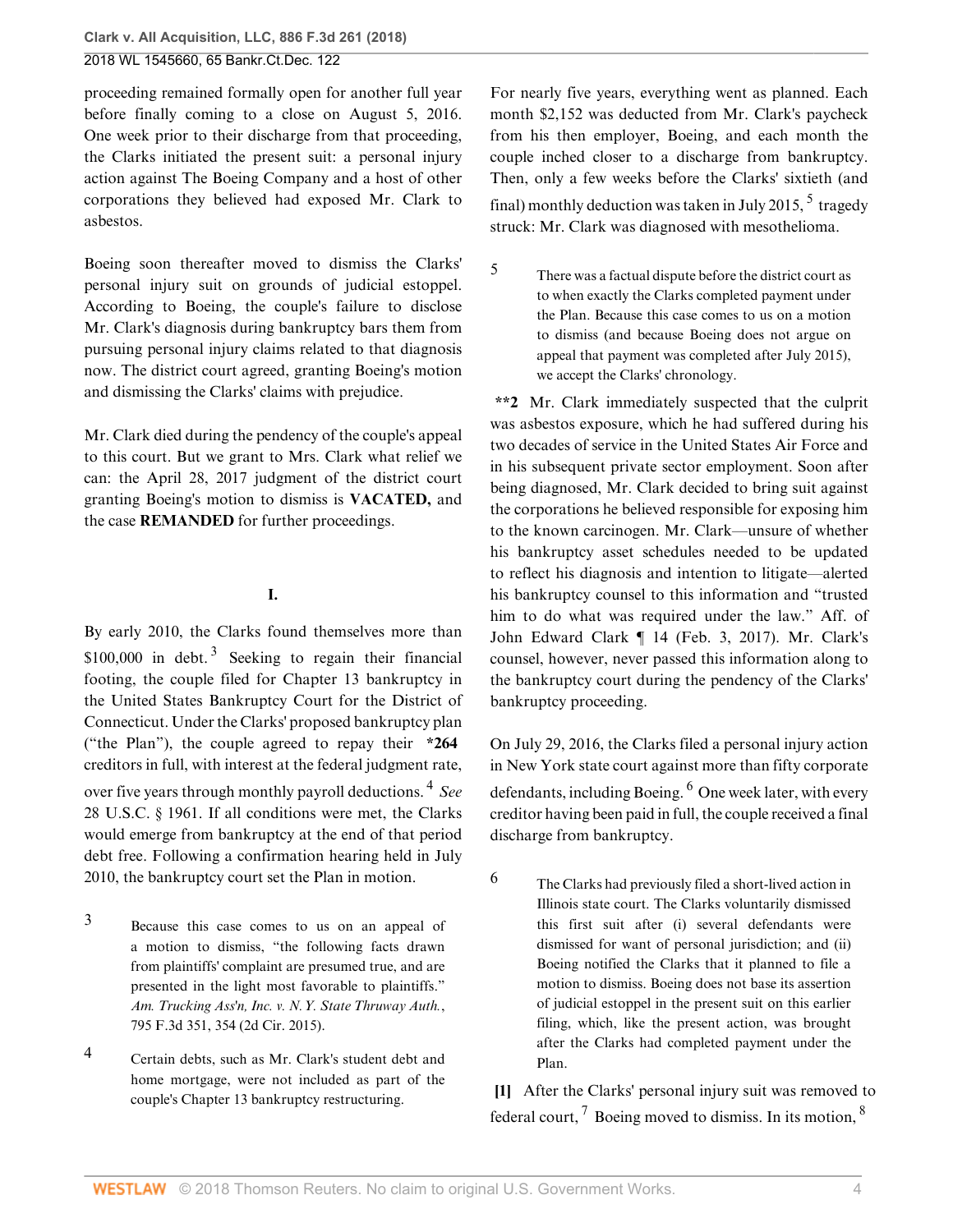Boeing argued that the suit was barred by the equitable doctrine of judicial estoppel, which "prevents a party from asserting a factual position in one legal proceeding that is contrary to a position that it successfully advanced in another proceeding." *[Rodal v. Anesthesia Grp. of](http://www.westlaw.com/Link/Document/FullText?findType=Y&serNum=2004504552&pubNum=0000506&originatingDoc=I12251010343511e884b4b523d54ea998&refType=RP&fi=co_pp_sp_506_118&originationContext=document&vr=3.0&rs=cblt1.0&transitionType=DocumentItem&contextData=(sc.UserEnteredCitation)#co_pp_sp_506_118) Onondaga, P.C.,* [369 F.3d 113, 118 \(2d Cir. 2004\)](http://www.westlaw.com/Link/Document/FullText?findType=Y&serNum=2004504552&pubNum=0000506&originatingDoc=I12251010343511e884b4b523d54ea998&refType=RP&fi=co_pp_sp_506_118&originationContext=document&vr=3.0&rs=cblt1.0&transitionType=DocumentItem&contextData=(sc.UserEnteredCitation)#co_pp_sp_506_118). According to Boeing, the couple's failure to disclose Mr. Clark's diagnosis during bankruptcy estops them from pursuing personal injury claims related to that diagnosis

<span id="page-4-6"></span>**\*265** forever thereafter. [9](#page-4-5)

- <span id="page-4-3"></span>[7](#page-3-9) The suit was removed by Lockheed Martin to the United States District Court for the Southern District of New York pursuant to [28 U.S.C. § 1442](http://www.westlaw.com/Link/Document/FullText?findType=L&pubNum=1000546&cite=28USCAS1442&originatingDoc=I12251010343511e884b4b523d54ea998&refType=LQ&originationContext=document&vr=3.0&rs=cblt1.0&transitionType=DocumentItem&contextData=(sc.UserEnteredCitation)).
- <span id="page-4-4"></span>[8](#page-3-10) This motion was ultimately joined by numerous defendants. For ease of understanding, we refer solely to Boeing throughout this opinion.
- <span id="page-4-5"></span>[9](#page-4-6) The parties variously focus on the key date as the onset of Mr. Clark's diagnosis, or the onset of litigation. Another possibly relevant date is the discovery that Mr. Clark's disease was actionable. The first thing one does on receiving a fatal diagnosis is not usually to seek consultation with one's bankruptcy counsel.

The district court agreed. Characterizing judicial estoppel as a "harsh rule," it granted Boeing's motion on April 28, 2017, and dismissed this suit in its entirety. *[Clark v.](http://www.westlaw.com/Link/Document/FullText?findType=Y&serNum=2041726323&pubNum=0000999&originatingDoc=I12251010343511e884b4b523d54ea998&refType=RP&originationContext=document&vr=3.0&rs=cblt1.0&transitionType=DocumentItem&contextData=(sc.UserEnteredCitation)) Advanced Composites Grp.* [et al., 2017 WL 2266981, at](http://www.westlaw.com/Link/Document/FullText?findType=Y&serNum=2041726323&pubNum=0000999&originatingDoc=I12251010343511e884b4b523d54ea998&refType=RP&originationContext=document&vr=3.0&rs=cblt1.0&transitionType=DocumentItem&contextData=(sc.UserEnteredCitation)) [\\*5 \(S.D.N.Y. April 28, 2017\).](http://www.westlaw.com/Link/Document/FullText?findType=Y&serNum=2041726323&pubNum=0000999&originatingDoc=I12251010343511e884b4b523d54ea998&refType=RP&originationContext=document&vr=3.0&rs=cblt1.0&transitionType=DocumentItem&contextData=(sc.UserEnteredCitation)) The Clarks timely appealed on May 26, 2017. Mr. Clark succumbed to his illness approximately six months later on November 24, 2017.

#### <span id="page-4-8"></span>**II.**

<span id="page-4-0"></span>**[\[2](#page-1-1)]** There has been some uncertainty in this circuit as to the proper standard by which to review a district court's decision to invoke judicial estoppel. This uncertainty can be traced back to our decision in *[Uzdavines v. Weeks](http://www.westlaw.com/Link/Document/FullText?findType=Y&serNum=2007068883&pubNum=0000506&originatingDoc=I12251010343511e884b4b523d54ea998&refType=RP&originationContext=document&vr=3.0&rs=cblt1.0&transitionType=DocumentItem&contextData=(sc.UserEnteredCitation)) Marine Inc.*[, 418 F.3d 138 \(2d Cir. 2005\)](http://www.westlaw.com/Link/Document/FullText?findType=Y&serNum=2007068883&pubNum=0000506&originatingDoc=I12251010343511e884b4b523d54ea998&refType=RP&originationContext=document&vr=3.0&rs=cblt1.0&transitionType=DocumentItem&contextData=(sc.UserEnteredCitation)), where we indicated in passing that whether judicial estoppel applies "is a pure question of law, which we review de novo." *[Id.](http://www.westlaw.com/Link/Document/FullText?findType=Y&serNum=2007068883&pubNum=0000506&originatingDoc=I12251010343511e884b4b523d54ea998&refType=RP&fi=co_pp_sp_506_143&originationContext=document&vr=3.0&rs=cblt1.0&transitionType=DocumentItem&contextData=(sc.UserEnteredCitation)#co_pp_sp_506_143)* at [143](http://www.westlaw.com/Link/Document/FullText?findType=Y&serNum=2007068883&pubNum=0000506&originatingDoc=I12251010343511e884b4b523d54ea998&refType=RP&fi=co_pp_sp_506_143&originationContext=document&vr=3.0&rs=cblt1.0&transitionType=DocumentItem&contextData=(sc.UserEnteredCitation)#co_pp_sp_506_143) (emphasis removed). In subsequent decisions, we have taken pains to note that we are not bound by our dicta to this effect in *[Uzdavines](http://www.westlaw.com/Link/Document/FullText?findType=Y&serNum=2007068883&pubNum=0000506&originatingDoc=I12251010343511e884b4b523d54ea998&refType=RP&originationContext=document&vr=3.0&rs=cblt1.0&transitionType=DocumentItem&contextData=(sc.UserEnteredCitation))*. [10](#page-4-7) But because we were able to "affirm the district court under de novo review" in those cases, we declined to "consider whether a more deferential standard should apply." *[BPP Ill., LLC v. Royal Bank of](http://www.westlaw.com/Link/Document/FullText?findType=Y&serNum=2041851905&pubNum=0000506&originatingDoc=I12251010343511e884b4b523d54ea998&refType=RP&fi=co_pp_sp_506_191&originationContext=document&vr=3.0&rs=cblt1.0&transitionType=DocumentItem&contextData=(sc.UserEnteredCitation)#co_pp_sp_506_191)*

*Scot. Grp. LLC*[, 859 F.3d 188, 191 \(2d Cir. 2017\)](http://www.westlaw.com/Link/Document/FullText?findType=Y&serNum=2041851905&pubNum=0000506&originatingDoc=I12251010343511e884b4b523d54ea998&refType=RP&fi=co_pp_sp_506_191&originationContext=document&vr=3.0&rs=cblt1.0&transitionType=DocumentItem&contextData=(sc.UserEnteredCitation)#co_pp_sp_506_191). It is time we put this uncertainty to rest: today we hold that a district court's invocation of judicial estoppel is reviewed only for abuse of discretion.

<span id="page-4-7"></span>

[10](#page-4-8) *See [Intellivision v. Microsoft Corp.](http://www.westlaw.com/Link/Document/FullText?findType=Y&serNum=2027870123&pubNum=0006538&originatingDoc=I12251010343511e884b4b523d54ea998&refType=RP&fi=co_pp_sp_6538_618&originationContext=document&vr=3.0&rs=cblt1.0&transitionType=DocumentItem&contextData=(sc.UserEnteredCitation)#co_pp_sp_6538_618)*, 484 Fed. Appx. [616, 618 \(2d Cir. 2012\)](http://www.westlaw.com/Link/Document/FullText?findType=Y&serNum=2027870123&pubNum=0006538&originatingDoc=I12251010343511e884b4b523d54ea998&refType=RP&fi=co_pp_sp_6538_618&originationContext=document&vr=3.0&rs=cblt1.0&transitionType=DocumentItem&contextData=(sc.UserEnteredCitation)#co_pp_sp_6538_618) (summary order); *[Welfare](http://www.westlaw.com/Link/Document/FullText?findType=Y&serNum=2024951719&pubNum=0006538&originatingDoc=I12251010343511e884b4b523d54ea998&refType=RP&fi=co_pp_sp_6538_59&originationContext=document&vr=3.0&rs=cblt1.0&transitionType=DocumentItem&contextData=(sc.UserEnteredCitation)#co_pp_sp_6538_59) [Fund v. Bidwell Care Ctr., LLC,](http://www.westlaw.com/Link/Document/FullText?findType=Y&serNum=2024951719&pubNum=0006538&originatingDoc=I12251010343511e884b4b523d54ea998&refType=RP&fi=co_pp_sp_6538_59&originationContext=document&vr=3.0&rs=cblt1.0&transitionType=DocumentItem&contextData=(sc.UserEnteredCitation)#co_pp_sp_6538_59)* 419 Fed. Appx. 55, 59 [n.6 \(2d Cir. 2011\)](http://www.westlaw.com/Link/Document/FullText?findType=Y&serNum=2024951719&pubNum=0006538&originatingDoc=I12251010343511e884b4b523d54ea998&refType=RP&fi=co_pp_sp_6538_59&originationContext=document&vr=3.0&rs=cblt1.0&transitionType=DocumentItem&contextData=(sc.UserEnteredCitation)#co_pp_sp_6538_59) (summary order). In *[Uzdavines](http://www.westlaw.com/Link/Document/FullText?findType=Y&serNum=2007068883&pubNum=0000506&originatingDoc=I12251010343511e884b4b523d54ea998&refType=RP&originationContext=document&vr=3.0&rs=cblt1.0&transitionType=DocumentItem&contextData=(sc.UserEnteredCitation))*, this court declined to disturb the National Labor Relation Board's decision not to apply judicial estoppel. We noted (i) that the party to be estopped did "not tak[e] an 'inconsistent' position," (ii) that the position in question "did not confer 'an unfair advantage' " and (iii) that "equity [did] not suggest, much less require," that judicial estoppel be applied. *Uzdavines*[, 418 F.3d](http://www.westlaw.com/Link/Document/FullText?findType=Y&serNum=2007068883&pubNum=0000506&originatingDoc=I12251010343511e884b4b523d54ea998&refType=RP&fi=co_pp_sp_506_148&originationContext=document&vr=3.0&rs=cblt1.0&transitionType=DocumentItem&contextData=(sc.UserEnteredCitation)#co_pp_sp_506_148) [at 148](http://www.westlaw.com/Link/Document/FullText?findType=Y&serNum=2007068883&pubNum=0000506&originatingDoc=I12251010343511e884b4b523d54ea998&refType=RP&fi=co_pp_sp_506_148&originationContext=document&vr=3.0&rs=cblt1.0&transitionType=DocumentItem&contextData=(sc.UserEnteredCitation)#co_pp_sp_506_148). Because the issue of the appropriate standard of review was not briefed in the case (and because the *[Uzdavines](http://www.westlaw.com/Link/Document/FullText?findType=Y&serNum=2007068883&pubNum=0000506&originatingDoc=I12251010343511e884b4b523d54ea998&refType=RP&originationContext=document&vr=3.0&rs=cblt1.0&transitionType=DocumentItem&contextData=(sc.UserEnteredCitation))* Court plainly would have upheld the Board's determination under any standard), our passing reference to de novo review was dicta.

<span id="page-4-2"></span><span id="page-4-1"></span>**\*\*3 [\[3](#page-1-2)] [\[4](#page-1-3)]** Abuse of discretion review is a "natural fit" for the judicial estoppel doctrine, which has a somewhat "amorphous nature." *[Alt. Sys. Concepts, Inc.](http://www.westlaw.com/Link/Document/FullText?findType=Y&serNum=2004670419&pubNum=0000506&originatingDoc=I12251010343511e884b4b523d54ea998&refType=RP&fi=co_pp_sp_506_31&originationContext=document&vr=3.0&rs=cblt1.0&transitionType=DocumentItem&contextData=(sc.UserEnteredCitation)#co_pp_sp_506_31) v. Synopsys, Inc.*[, 374 F.3d 23, 31 \(1st Cir. 2004\).](http://www.westlaw.com/Link/Document/FullText?findType=Y&serNum=2004670419&pubNum=0000506&originatingDoc=I12251010343511e884b4b523d54ea998&refType=RP&fi=co_pp_sp_506_31&originationContext=document&vr=3.0&rs=cblt1.0&transitionType=DocumentItem&contextData=(sc.UserEnteredCitation)#co_pp_sp_506_31) While the doctrine functions generally to bar litigants from taking inconsistent positions in successive suits, "the exact criteria for invoking judicial estoppel will vary based on specific factual contexts." *[Adelphia Recovery Tr. v.](http://www.westlaw.com/Link/Document/FullText?findType=Y&serNum=2033087717&pubNum=0000506&originatingDoc=I12251010343511e884b4b523d54ea998&refType=RP&fi=co_pp_sp_506_116&originationContext=document&vr=3.0&rs=cblt1.0&transitionType=DocumentItem&contextData=(sc.UserEnteredCitation)#co_pp_sp_506_116) Goldman, Sachs & Co.*[, 748 F.3d 110, 116 \(2d Cir. 2014\)](http://www.westlaw.com/Link/Document/FullText?findType=Y&serNum=2033087717&pubNum=0000506&originatingDoc=I12251010343511e884b4b523d54ea998&refType=RP&fi=co_pp_sp_506_116&originationContext=document&vr=3.0&rs=cblt1.0&transitionType=DocumentItem&contextData=(sc.UserEnteredCitation)#co_pp_sp_506_116) (internal quotation marks omitted). The district court is the "judicial actor ... better positioned" to determine whether the criteria for invoking judicial estoppel have been met within the particular factual context of a given case, *Miller v. Fenton*[, 474 U.S. 104, 114, 106 S.Ct. 445,](http://www.westlaw.com/Link/Document/FullText?findType=Y&serNum=1985158621&pubNum=0000708&originatingDoc=I12251010343511e884b4b523d54ea998&refType=RP&originationContext=document&vr=3.0&rs=cblt1.0&transitionType=DocumentItem&contextData=(sc.UserEnteredCitation)) [88 L.Ed.2d 405 \(1985\),](http://www.westlaw.com/Link/Document/FullText?findType=Y&serNum=1985158621&pubNum=0000708&originatingDoc=I12251010343511e884b4b523d54ea998&refType=RP&originationContext=document&vr=3.0&rs=cblt1.0&transitionType=DocumentItem&contextData=(sc.UserEnteredCitation)) as well as whether a lesser sanction would suffice to address a litigant's lack of candor. *See [Klein v. Stahl GMBH & Co. Maschinefabrik](http://www.westlaw.com/Link/Document/FullText?findType=Y&serNum=1999165922&pubNum=0000506&originatingDoc=I12251010343511e884b4b523d54ea998&refType=RP&fi=co_pp_sp_506_109&originationContext=document&vr=3.0&rs=cblt1.0&transitionType=DocumentItem&contextData=(sc.UserEnteredCitation)#co_pp_sp_506_109)*, 185 F.3d 98, [109 \(3d Cir. 1999\)](http://www.westlaw.com/Link/Document/FullText?findType=Y&serNum=1999165922&pubNum=0000506&originatingDoc=I12251010343511e884b4b523d54ea998&refType=RP&fi=co_pp_sp_506_109&originationContext=document&vr=3.0&rs=cblt1.0&transitionType=DocumentItem&contextData=(sc.UserEnteredCitation)#co_pp_sp_506_109) ("Judicial estoppel is [but] one arrow in the quiver of sanctions at a court's disposal.").

<span id="page-4-9"></span>Nearly every other circuit has likewise held that abuse of discretion is the appropriate standard in this context.  $^{11}$  $^{11}$  $^{11}$ Even the **\*266** one holdout—the Sixth Circuit—has recently "questioned the continuing viability" of de novo review in light of the Supreme Court's characterization of judicial estoppel as "an equitable remedy 'invoked by a court at its discretion.' " *[Javery v. Lucent Tech., Inc.](http://www.westlaw.com/Link/Document/FullText?findType=Y&serNum=2032644577&pubNum=0000506&originatingDoc=I12251010343511e884b4b523d54ea998&refType=RP&fi=co_pp_sp_506_697&originationContext=document&vr=3.0&rs=cblt1.0&transitionType=DocumentItem&contextData=(sc.UserEnteredCitation)#co_pp_sp_506_697)*, 741 [F.3d 686, 697 \(6th Cir. 2014\)](http://www.westlaw.com/Link/Document/FullText?findType=Y&serNum=2032644577&pubNum=0000506&originatingDoc=I12251010343511e884b4b523d54ea998&refType=RP&fi=co_pp_sp_506_697&originationContext=document&vr=3.0&rs=cblt1.0&transitionType=DocumentItem&contextData=(sc.UserEnteredCitation)#co_pp_sp_506_697) (internal citation omitted)).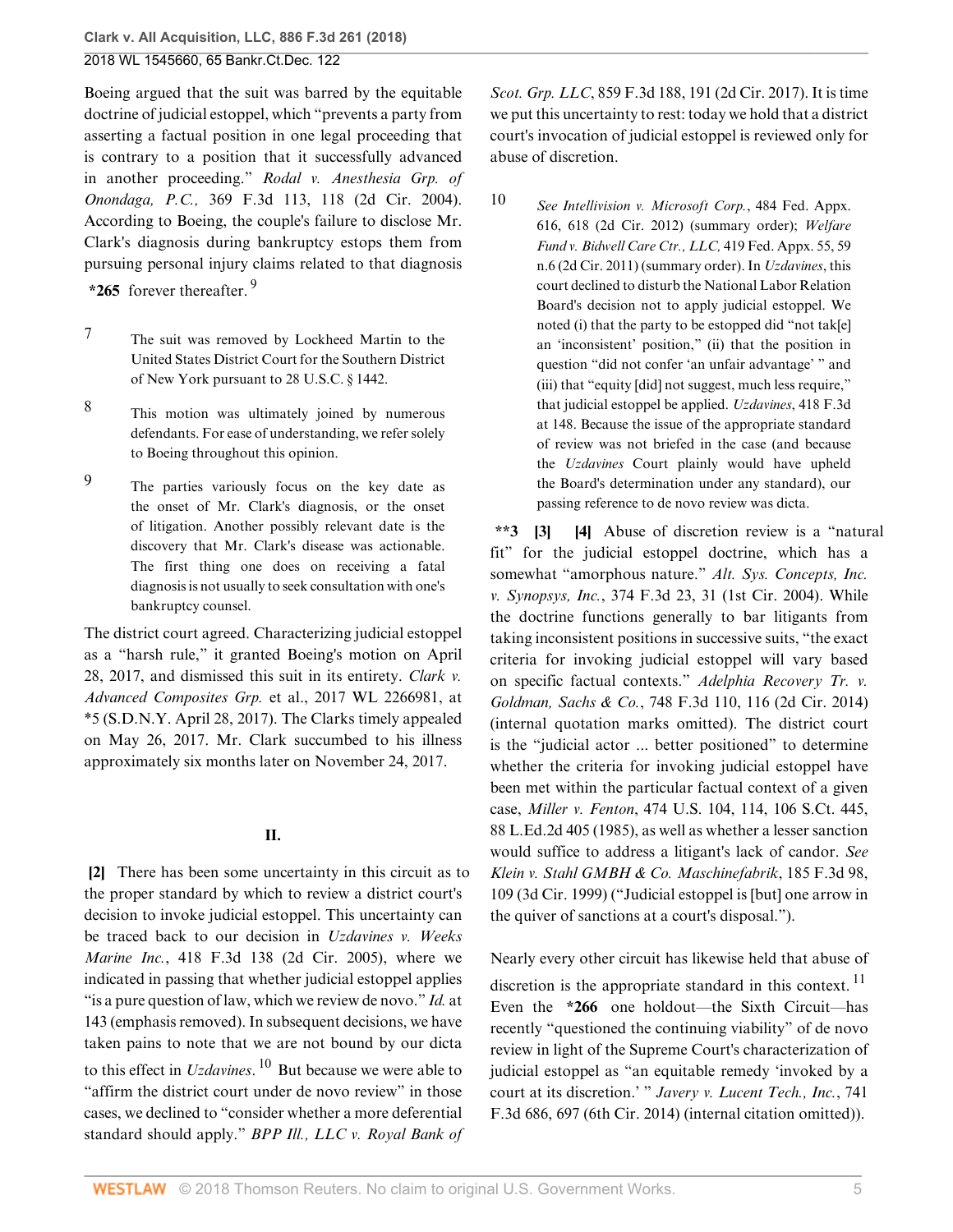<span id="page-5-3"></span>[11](#page-4-9) *See, e.g.*, *[Alt. Sys. Concepts](http://www.westlaw.com/Link/Document/FullText?findType=Y&serNum=2004670419&pubNum=0000506&originatingDoc=I12251010343511e884b4b523d54ea998&refType=RP&fi=co_pp_sp_506_31&originationContext=document&vr=3.0&rs=cblt1.0&transitionType=DocumentItem&contextData=(sc.UserEnteredCitation)#co_pp_sp_506_31)*, 374 F.3d at 31; *[McNemar](http://www.westlaw.com/Link/Document/FullText?findType=Y&serNum=1996172382&pubNum=0000506&originatingDoc=I12251010343511e884b4b523d54ea998&refType=RP&fi=co_pp_sp_506_613&originationContext=document&vr=3.0&rs=cblt1.0&transitionType=DocumentItem&contextData=(sc.UserEnteredCitation)#co_pp_sp_506_613) v. Disney Store, Inc.,* [91 F.3d 610, 613 \(3d Cir.](http://www.westlaw.com/Link/Document/FullText?findType=Y&serNum=1996172382&pubNum=0000506&originatingDoc=I12251010343511e884b4b523d54ea998&refType=RP&fi=co_pp_sp_506_613&originationContext=document&vr=3.0&rs=cblt1.0&transitionType=DocumentItem&contextData=(sc.UserEnteredCitation)#co_pp_sp_506_613) [1996\);](http://www.westlaw.com/Link/Document/FullText?findType=Y&serNum=1996172382&pubNum=0000506&originatingDoc=I12251010343511e884b4b523d54ea998&refType=RP&fi=co_pp_sp_506_613&originationContext=document&vr=3.0&rs=cblt1.0&transitionType=DocumentItem&contextData=(sc.UserEnteredCitation)#co_pp_sp_506_613) *[Minnieland Priv. Day Sch., Inc. v. Applied](http://www.westlaw.com/Link/Document/FullText?findType=Y&serNum=2042338275&pubNum=0000506&originatingDoc=I12251010343511e884b4b523d54ea998&refType=RP&fi=co_pp_sp_506_457&originationContext=document&vr=3.0&rs=cblt1.0&transitionType=DocumentItem&contextData=(sc.UserEnteredCitation)#co_pp_sp_506_457) [Underwriters Captive Risk Assurance Co.,](http://www.westlaw.com/Link/Document/FullText?findType=Y&serNum=2042338275&pubNum=0000506&originatingDoc=I12251010343511e884b4b523d54ea998&refType=RP&fi=co_pp_sp_506_457&originationContext=document&vr=3.0&rs=cblt1.0&transitionType=DocumentItem&contextData=(sc.UserEnteredCitation)#co_pp_sp_506_457)* 867 F.3d [449, 457 \(4th Cir. 2017\)](http://www.westlaw.com/Link/Document/FullText?findType=Y&serNum=2042338275&pubNum=0000506&originatingDoc=I12251010343511e884b4b523d54ea998&refType=RP&fi=co_pp_sp_506_457&originationContext=document&vr=3.0&rs=cblt1.0&transitionType=DocumentItem&contextData=(sc.UserEnteredCitation)#co_pp_sp_506_457); *[Gabarick v. Laurin Mar.](http://www.westlaw.com/Link/Document/FullText?findType=Y&serNum=2033427419&pubNum=0000506&originatingDoc=I12251010343511e884b4b523d54ea998&refType=RP&fi=co_pp_sp_506_553&originationContext=document&vr=3.0&rs=cblt1.0&transitionType=DocumentItem&contextData=(sc.UserEnteredCitation)#co_pp_sp_506_553) (Am.) Inc.,* [753 F.3d 550, 553 \(5th Cir. 2014\);](http://www.westlaw.com/Link/Document/FullText?findType=Y&serNum=2033427419&pubNum=0000506&originatingDoc=I12251010343511e884b4b523d54ea998&refType=RP&fi=co_pp_sp_506_553&originationContext=document&vr=3.0&rs=cblt1.0&transitionType=DocumentItem&contextData=(sc.UserEnteredCitation)#co_pp_sp_506_553) *[Grochocinski v. Mayer Brown](http://www.westlaw.com/Link/Document/FullText?findType=Y&serNum=2030825545&pubNum=0000506&originatingDoc=I12251010343511e884b4b523d54ea998&refType=RP&fi=co_pp_sp_506_797&originationContext=document&vr=3.0&rs=cblt1.0&transitionType=DocumentItem&contextData=(sc.UserEnteredCitation)#co_pp_sp_506_797)*, 719 F.3d 785, 797 (7th [Cir. 2013\)](http://www.westlaw.com/Link/Document/FullText?findType=Y&serNum=2030825545&pubNum=0000506&originatingDoc=I12251010343511e884b4b523d54ea998&refType=RP&fi=co_pp_sp_506_797&originationContext=document&vr=3.0&rs=cblt1.0&transitionType=DocumentItem&contextData=(sc.UserEnteredCitation)#co_pp_sp_506_797); *[Stallings v. Hussmann Corp.,](http://www.westlaw.com/Link/Document/FullText?findType=Y&serNum=2009148916&pubNum=0000506&originatingDoc=I12251010343511e884b4b523d54ea998&refType=RP&fi=co_pp_sp_506_1046&originationContext=document&vr=3.0&rs=cblt1.0&transitionType=DocumentItem&contextData=(sc.UserEnteredCitation)#co_pp_sp_506_1046)* 447 F.3d [1041, 1046-47 \(8th Cir. 2006\)](http://www.westlaw.com/Link/Document/FullText?findType=Y&serNum=2009148916&pubNum=0000506&originatingDoc=I12251010343511e884b4b523d54ea998&refType=RP&fi=co_pp_sp_506_1046&originationContext=document&vr=3.0&rs=cblt1.0&transitionType=DocumentItem&contextData=(sc.UserEnteredCitation)#co_pp_sp_506_1046); *[United States v. Garcia,](http://www.westlaw.com/Link/Document/FullText?findType=Y&serNum=1994198846&pubNum=0000506&originatingDoc=I12251010343511e884b4b523d54ea998&refType=RP&fi=co_pp_sp_506_1366&originationContext=document&vr=3.0&rs=cblt1.0&transitionType=DocumentItem&contextData=(sc.UserEnteredCitation)#co_pp_sp_506_1366)* [37 F.3d 1359, 1366-67 \(9th Cir. 1994\)](http://www.westlaw.com/Link/Document/FullText?findType=Y&serNum=1994198846&pubNum=0000506&originatingDoc=I12251010343511e884b4b523d54ea998&refType=RP&fi=co_pp_sp_506_1366&originationContext=document&vr=3.0&rs=cblt1.0&transitionType=DocumentItem&contextData=(sc.UserEnteredCitation)#co_pp_sp_506_1366); *[Eastman v.](http://www.westlaw.com/Link/Document/FullText?findType=Y&serNum=2012643704&pubNum=0000506&originatingDoc=I12251010343511e884b4b523d54ea998&refType=RP&fi=co_pp_sp_506_1156&originationContext=document&vr=3.0&rs=cblt1.0&transitionType=DocumentItem&contextData=(sc.UserEnteredCitation)#co_pp_sp_506_1156) Union Pac. R.R. Co.,* [493 F.3d 1151, 1156 \(10th Cir.](http://www.westlaw.com/Link/Document/FullText?findType=Y&serNum=2012643704&pubNum=0000506&originatingDoc=I12251010343511e884b4b523d54ea998&refType=RP&fi=co_pp_sp_506_1156&originationContext=document&vr=3.0&rs=cblt1.0&transitionType=DocumentItem&contextData=(sc.UserEnteredCitation)#co_pp_sp_506_1156) [2007\);](http://www.westlaw.com/Link/Document/FullText?findType=Y&serNum=2012643704&pubNum=0000506&originatingDoc=I12251010343511e884b4b523d54ea998&refType=RP&fi=co_pp_sp_506_1156&originationContext=document&vr=3.0&rs=cblt1.0&transitionType=DocumentItem&contextData=(sc.UserEnteredCitation)#co_pp_sp_506_1156) *Talavera v. Sch. Bd.,* [129 F.3d 1214, 1216 \(11th](http://www.westlaw.com/Link/Document/FullText?findType=Y&serNum=1997231994&pubNum=0000506&originatingDoc=I12251010343511e884b4b523d54ea998&refType=RP&fi=co_pp_sp_506_1216&originationContext=document&vr=3.0&rs=cblt1.0&transitionType=DocumentItem&contextData=(sc.UserEnteredCitation)#co_pp_sp_506_1216) [Cir. 1997\);](http://www.westlaw.com/Link/Document/FullText?findType=Y&serNum=1997231994&pubNum=0000506&originatingDoc=I12251010343511e884b4b523d54ea998&refType=RP&fi=co_pp_sp_506_1216&originationContext=document&vr=3.0&rs=cblt1.0&transitionType=DocumentItem&contextData=(sc.UserEnteredCitation)#co_pp_sp_506_1216) *[Marshall v. Honeywell Tech. Sys., Inc.](http://www.westlaw.com/Link/Document/FullText?findType=Y&serNum=2039356157&pubNum=0000506&originatingDoc=I12251010343511e884b4b523d54ea998&refType=RP&fi=co_pp_sp_506_928&originationContext=document&vr=3.0&rs=cblt1.0&transitionType=DocumentItem&contextData=(sc.UserEnteredCitation)#co_pp_sp_506_928)*, 828 [F.3d 923, 928 \(D.C. Cir. 2016\);](http://www.westlaw.com/Link/Document/FullText?findType=Y&serNum=2039356157&pubNum=0000506&originatingDoc=I12251010343511e884b4b523d54ea998&refType=RP&fi=co_pp_sp_506_928&originationContext=document&vr=3.0&rs=cblt1.0&transitionType=DocumentItem&contextData=(sc.UserEnteredCitation)#co_pp_sp_506_928) *[Trs. in Bankr. of N.](http://www.westlaw.com/Link/Document/FullText?findType=Y&serNum=2021252224&pubNum=0000506&originatingDoc=I12251010343511e884b4b523d54ea998&refType=RP&fi=co_pp_sp_506_1351&originationContext=document&vr=3.0&rs=cblt1.0&transitionType=DocumentItem&contextData=(sc.UserEnteredCitation)#co_pp_sp_506_1351) [Am. Rubber Thread Co. v. United States,](http://www.westlaw.com/Link/Document/FullText?findType=Y&serNum=2021252224&pubNum=0000506&originatingDoc=I12251010343511e884b4b523d54ea998&refType=RP&fi=co_pp_sp_506_1351&originationContext=document&vr=3.0&rs=cblt1.0&transitionType=DocumentItem&contextData=(sc.UserEnteredCitation)#co_pp_sp_506_1351)* 593 F.3d [1346, 1351 \(Fed. Cir. 2010\).](http://www.westlaw.com/Link/Document/FullText?findType=Y&serNum=2021252224&pubNum=0000506&originatingDoc=I12251010343511e884b4b523d54ea998&refType=RP&fi=co_pp_sp_506_1351&originationContext=document&vr=3.0&rs=cblt1.0&transitionType=DocumentItem&contextData=(sc.UserEnteredCitation)#co_pp_sp_506_1351)

<span id="page-5-0"></span>**[\[5](#page-1-4)]** While deferential, abuse of discretion review is not a rubber stamp. A district court may not "do inequity in the name of equity." [27A AM. JUR. 2D EQUITY § 84](http://www.westlaw.com/Link/Document/FullText?findType=Y&serNum=0107368095&pubNum=0113465&originatingDoc=I12251010343511e884b4b523d54ea998&refType=TS&originationContext=document&vr=3.0&rs=cblt1.0&transitionType=DocumentItem&contextData=(sc.UserEnteredCitation)) [\(2012\).](http://www.westlaw.com/Link/Document/FullText?findType=Y&serNum=0107368095&pubNum=0113465&originatingDoc=I12251010343511e884b4b523d54ea998&refType=TS&originationContext=document&vr=3.0&rs=cblt1.0&transitionType=DocumentItem&contextData=(sc.UserEnteredCitation)) And we will overturn a district court's decision to invoke judicial estoppel that, "though not necessarily the product of a legal error or a clearly erroneous factual finding[,] cannot be located within the range of permissible decisions." *[Zervos v. Verizon N.Y., Inc.](http://www.westlaw.com/Link/Document/FullText?findType=Y&serNum=2001483839&pubNum=0000506&originatingDoc=I12251010343511e884b4b523d54ea998&refType=RP&fi=co_pp_sp_506_169&originationContext=document&vr=3.0&rs=cblt1.0&transitionType=DocumentItem&contextData=(sc.UserEnteredCitation)#co_pp_sp_506_169)*, 252 F.3d 163, 169 [\(2d Cir. 2001\).](http://www.westlaw.com/Link/Document/FullText?findType=Y&serNum=2001483839&pubNum=0000506&originatingDoc=I12251010343511e884b4b523d54ea998&refType=RP&fi=co_pp_sp_506_169&originationContext=document&vr=3.0&rs=cblt1.0&transitionType=DocumentItem&contextData=(sc.UserEnteredCitation)#co_pp_sp_506_169)

### **III.**

<span id="page-5-1"></span>**[\[6](#page-1-0)]** The question before us, then, is whether the district court abused its discretion in invoking judicial estoppel against the Clarks. We conclude that it did. We take it as axiomatic that judicial estoppel—an equitable doctrine —is to be construed in light of equitable principles. It seems equally evident to us that the balance of equities tips overwhelmingly in the Clarks' favor. And yet, the district court found judicial estoppel to be required. What went wrong?

The district court's April 28, 2017 judgment dismissing this suit started off on the right foot. It began by noting that the party asserting judicial estoppel must show (i) that "the party against whom the estoppel is asserted took an inconsistent position in a prior proceeding" and (ii) that "that position was adopted by the first tribunal in some manner, such as by rendering a favorable judgment." *Clark*[, 2017 WL 2266981, at \\*4](http://www.westlaw.com/Link/Document/FullText?findType=Y&serNum=2041726323&pubNum=0000999&originatingDoc=I12251010343511e884b4b523d54ea998&refType=RP&originationContext=document&vr=3.0&rs=cblt1.0&transitionType=DocumentItem&contextData=(sc.UserEnteredCitation)) (quoting *[Robinson v.](http://www.westlaw.com/Link/Document/FullText?findType=Y&serNum=2035662936&pubNum=0000506&originatingDoc=I12251010343511e884b4b523d54ea998&refType=RP&fi=co_pp_sp_506_45&originationContext=document&vr=3.0&rs=cblt1.0&transitionType=DocumentItem&contextData=(sc.UserEnteredCitation)#co_pp_sp_506_45) [Concentra Health Serv., Inc.](http://www.westlaw.com/Link/Document/FullText?findType=Y&serNum=2035662936&pubNum=0000506&originatingDoc=I12251010343511e884b4b523d54ea998&refType=RP&fi=co_pp_sp_506_45&originationContext=document&vr=3.0&rs=cblt1.0&transitionType=DocumentItem&contextData=(sc.UserEnteredCitation)#co_pp_sp_506_45)*, 781 F.3d 42, 45 (2d Cir. [2015\)](http://www.westlaw.com/Link/Document/FullText?findType=Y&serNum=2035662936&pubNum=0000506&originatingDoc=I12251010343511e884b4b523d54ea998&refType=RP&fi=co_pp_sp_506_45&originationContext=document&vr=3.0&rs=cblt1.0&transitionType=DocumentItem&contextData=(sc.UserEnteredCitation)#co_pp_sp_506_45)). As to the first element, the district court held that the Clarks' failure to disclose their personal injury causes of action to the bankruptcy court amounted to an implicit false representation that no such causes of action existed. *[Id](http://www.westlaw.com/Link/Document/FullText?findType=Y&serNum=2041726323&pubNum=0000506&originatingDoc=I12251010343511e884b4b523d54ea998&refType=RP&originationContext=document&vr=3.0&rs=cblt1.0&transitionType=DocumentItem&contextData=(sc.UserEnteredCitation))*. As to the second element, the district court reasoned that the bankruptcy court "adopted" the Clarks' inconsistent position by "rendering a favorable judgment"—i.e., by discharging them from bankruptcy. *[Id](http://www.westlaw.com/Link/Document/FullText?findType=Y&serNum=2041726323&pubNum=0000506&originatingDoc=I12251010343511e884b4b523d54ea998&refType=RP&originationContext=document&vr=3.0&rs=cblt1.0&transitionType=DocumentItem&contextData=(sc.UserEnteredCitation))*.

**\*\*4** Having satisfied itself that the Clarks met the judicial estoppel doctrine's two prerequisite elements, the district court held *ipso facto* that the couple's personal injury claims must be estopped. And therein lies the district court's error: judicial estoppel is not a mechanical rule. *See Holmberg v. Armbrecht*[, 327 U.S. 392, 396, 66 S.Ct. 582,](http://www.westlaw.com/Link/Document/FullText?findType=Y&serNum=1946113912&pubNum=0000708&originatingDoc=I12251010343511e884b4b523d54ea998&refType=RP&originationContext=document&vr=3.0&rs=cblt1.0&transitionType=DocumentItem&contextData=(sc.UserEnteredCitation)) [90 L.Ed. 743 \(1946\)](http://www.westlaw.com/Link/Document/FullText?findType=Y&serNum=1946113912&pubNum=0000708&originatingDoc=I12251010343511e884b4b523d54ea998&refType=RP&originationContext=document&vr=3.0&rs=cblt1.0&transitionType=DocumentItem&contextData=(sc.UserEnteredCitation)) ("Equity eschews mechanical rules.").

<span id="page-5-2"></span>**[\[7](#page-2-2)]** That a litigant (i) took a prior inconsistent position and (ii) convinced an earlier tribunal to adopt that position may be *necessary* conditions for judicial estoppel to be imposed, but they are not *sufficient* ones. Before judicially estopping a litigant, a court must inquire into whether the particular factual circumstances of a case "tip the balance of equities in favor" **\*267** of doing so. *[New](http://www.westlaw.com/Link/Document/FullText?findType=Y&serNum=2001440935&pubNum=0000708&originatingDoc=I12251010343511e884b4b523d54ea998&refType=RP&originationContext=document&vr=3.0&rs=cblt1.0&transitionType=DocumentItem&contextData=(sc.UserEnteredCitation)) Hampshire v. Maine*[, 532 U.S. 742, 751, 121 S.Ct. 1808,](http://www.westlaw.com/Link/Document/FullText?findType=Y&serNum=2001440935&pubNum=0000708&originatingDoc=I12251010343511e884b4b523d54ea998&refType=RP&originationContext=document&vr=3.0&rs=cblt1.0&transitionType=DocumentItem&contextData=(sc.UserEnteredCitation)) [149 L.Ed.2d 968 \(2001\).](http://www.westlaw.com/Link/Document/FullText?findType=Y&serNum=2001440935&pubNum=0000708&originatingDoc=I12251010343511e884b4b523d54ea998&refType=RP&originationContext=document&vr=3.0&rs=cblt1.0&transitionType=DocumentItem&contextData=(sc.UserEnteredCitation))

Our cases make clear that this inquiry begins by asking whether the prior inconsistent position in question gave the party to be estopped an "unfair advantage" over the party seeking estoppel. *BPP Ill.*[, 859 F.3d at 192](http://www.westlaw.com/Link/Document/FullText?findType=Y&serNum=2041851905&pubNum=0000506&originatingDoc=I12251010343511e884b4b523d54ea998&refType=RP&fi=co_pp_sp_506_192&originationContext=document&vr=3.0&rs=cblt1.0&transitionType=DocumentItem&contextData=(sc.UserEnteredCitation)#co_pp_sp_506_192). The answer here is that Boeing concedes that it was in no way prejudiced by the Clarks' failure to disclose their personal injury causes of action to the bankruptcy court.

<span id="page-5-4"></span>While significant, this concession does not end the inquiry. *See, e.g.*, *Adelphia*[, 748 F.3d at 116](http://www.westlaw.com/Link/Document/FullText?findType=Y&serNum=2033087717&pubNum=0000506&originatingDoc=I12251010343511e884b4b523d54ea998&refType=RP&fi=co_pp_sp_506_116&originationContext=document&vr=3.0&rs=cblt1.0&transitionType=DocumentItem&contextData=(sc.UserEnteredCitation)#co_pp_sp_506_116) ("Although we have recognized that typically the application of judicial estoppel requires showing unfair advantage against the party seeking estoppel, we have not required this element in all circumstances." (internal quotation marks and brackets omitted)). We have been particularly apt to overlook the general requirement that a party seeking estoppel have suffered prejudice where, as here, the party to be estopped failed to make the proper disclosures during bankruptcy.  $12$  In such circumstances, this court has justified the imposition of judicial estoppel in part on the unfair advantage the estopped party may have gained over "former creditors, who had a right to consider the